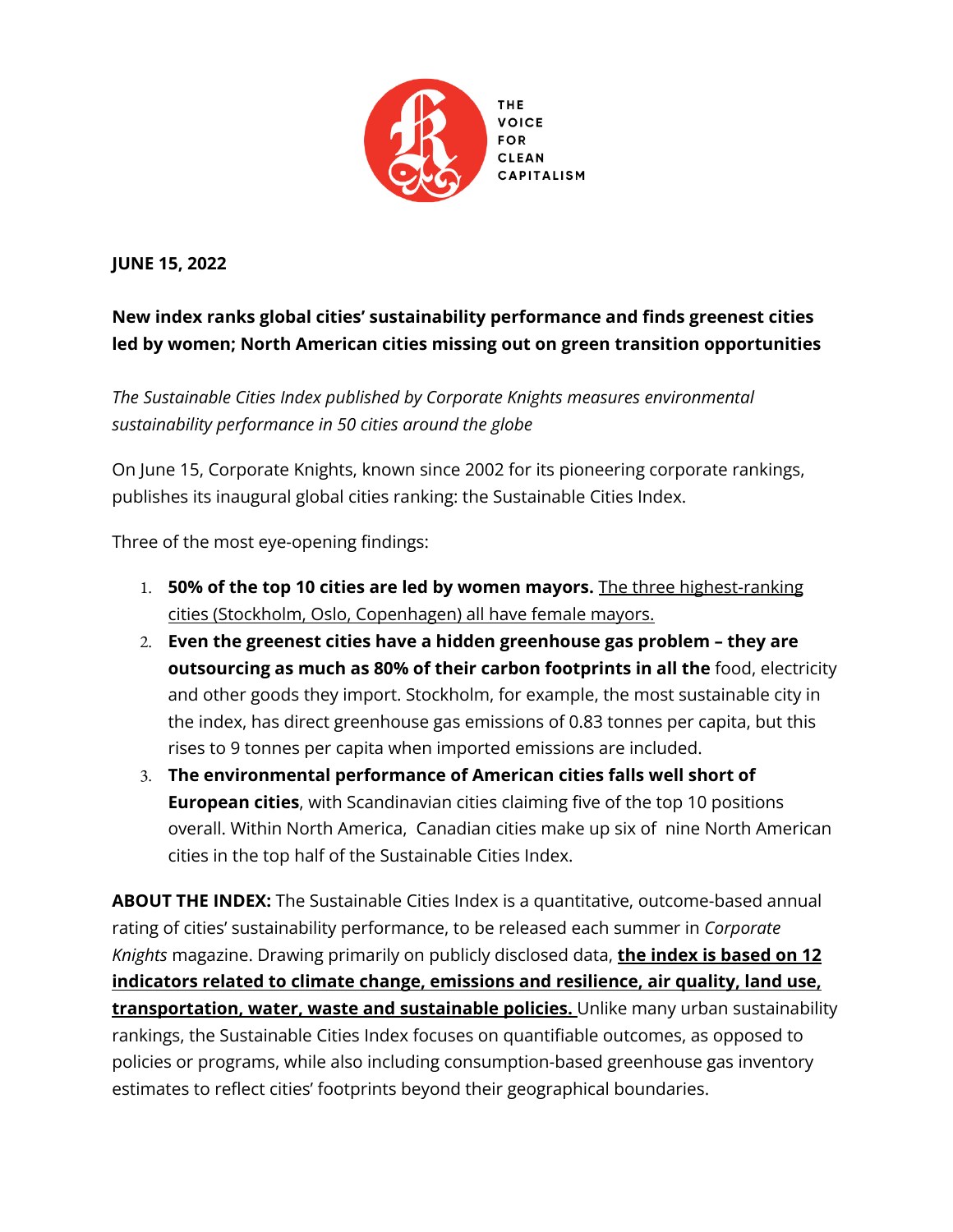While the perfect city doesn't yet exist, the **top-scoring cities in the index have some common characteristics:**

- Within the top 10 cities, about 60% of trips are made by public transportation, cycling or walking. To put that into perspective, Copenhagen aims to see that number hit 75%. Meanwhile, about 80% of residents in these 10 cities own fewer than one vehicle per household.
- Citizens in the most sustainable cities are breathing easier: nine of the top 10 have fine particulate air pollution below the World Health Organization recommended maximum.
- Open public space comprises about 22% of space within city limits (the UN Sustainable Development Goals target is 45%) in the 10 leading cities.

## **The world's first Sustainable Cities Data Hub:**

The Sustainable Cities Index will become the world's first crowd-sourced sustainability index for cities. Starting June 15, any city can add itself to the database by logging in to the Corporate Knights website and entering information for the 12 metrics that comprise the Sustainable Cities Index.

#### **QUOTES**

"Clearly, changing our climate trajectory is no small feat. Cities must continue to evolve by planning, designing and investing innovatively," writes Corporate Knights research analyst Nadia Morson. "However, with a diversity of sustainability leaders and tools like the Sustainable Cities Index, cities can begin to establish visionary urban sustainability benchmarks while collaborating on a global scale."

"As with most challenges," writes Don Iveson, former mayor of Edmonton and guest editor of the Sustainable Cities section in the summer issue of Corporate Knights, "the first step is admitting we have a problem." Mayors and municipal leaders have been tracking how climate change will affect cities since the 1990s and have been sounding alarm bells along the way.

"For a long time, acquiring budgetary support for urban sustainability efforts was a significant barrier," says Ralph Torrie, director of research at Corporate Knights. "But the world is changing and so are its cities. They are now investing capital to deal with climate